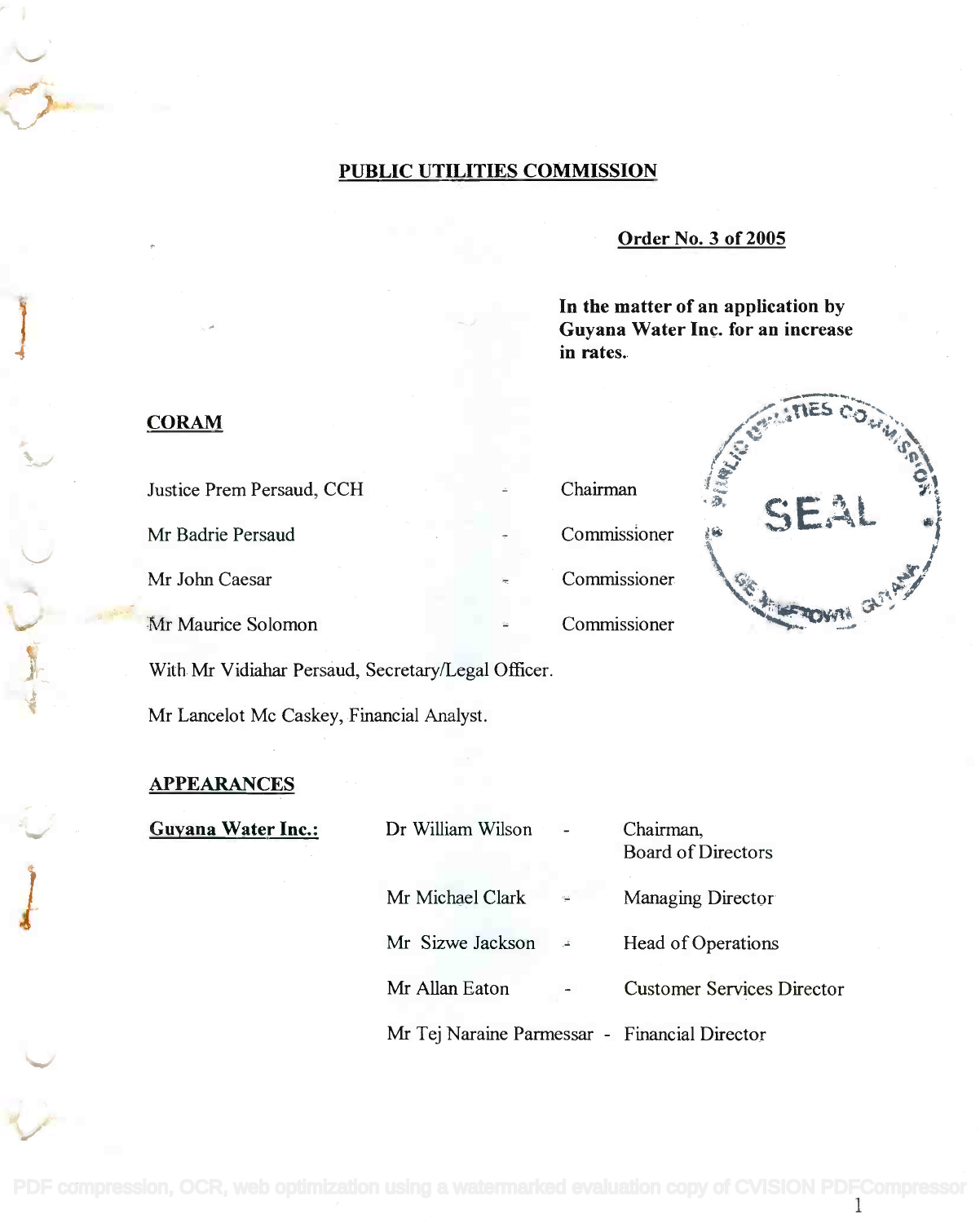| <b>Consumers:</b> | Mr Wilfred Eleazer                     | Consumers' Advocate                                   |
|-------------------|----------------------------------------|-------------------------------------------------------|
|                   | Mr George Seales<br>$\hat{\mathbf{m}}$ | Co-ordinator, Consumers'<br>Movement of Guyana        |
|                   | Ms Eileen Cox                          | Chairman, Guyana<br><b>Consumers' Advisory Bureau</b> |
|                   | Mr R. Trotman, M.P $\sim$              | Attorney-at-Law                                       |
|                   | Mr K. Ramjattan, M.P-                  | Attorney-at-Law                                       |
|                   | Ms Sheila Holder                       | Member of Parliament                                  |

#### DECISION

1. On 13<sup>th</sup> November 2002 the Government of Guyana through the Minister of Housing and Water granted a licence to Guyana Water Inc. to supply Water and Housing and Water granted a licence to Guyana Water Inc. to supply Water and Sewerage Services and Advisory Services for public purposes. GWI is a public company Sewerage Services and Advisory Services for public purposes. GWI is a public company incorporated under the Companies Act, 1991. The licence was issued under section 90 of incorporated under the Companies Act, 1991. The licence was issued under section 90 of the Water and Sewerage Act No. 5 of 2002, and became effective on the said  $13<sup>th</sup>$ November 2002. November 2002.

2. Prior to 2002 the country was supplied with water and related services by two 2. Prior to 2002 the country was supplied with water and related services by two separate and distinct agencies, namely, the Georgetown Sewerage and Water separate and distinct agencies, namely, the Georgetown Sewerage and Water Commission, (GS&WC) and Guyana Water Authority (GUYWA). GUYWA's obligations included the supply and maintenance of water and related services in the rural obligations included the supply and maintenance of water and related services in the rural areas, whereas the Greater Georgetown area was the beneficiary of services from areas, whereas the Greater Georgetown area was the beneficiary of services from GS&WC.

3. GUYWA, however, was not responsible for the entire rural population nor for the 3. GUYWA, however, was not responsible for the entire rural population nor for the sugar estates nuclear housing areas. The Sugar Industry Labour Welfare Fund sugar estates nuclear housing areas. The Sugar Industry Labour Welfare Fund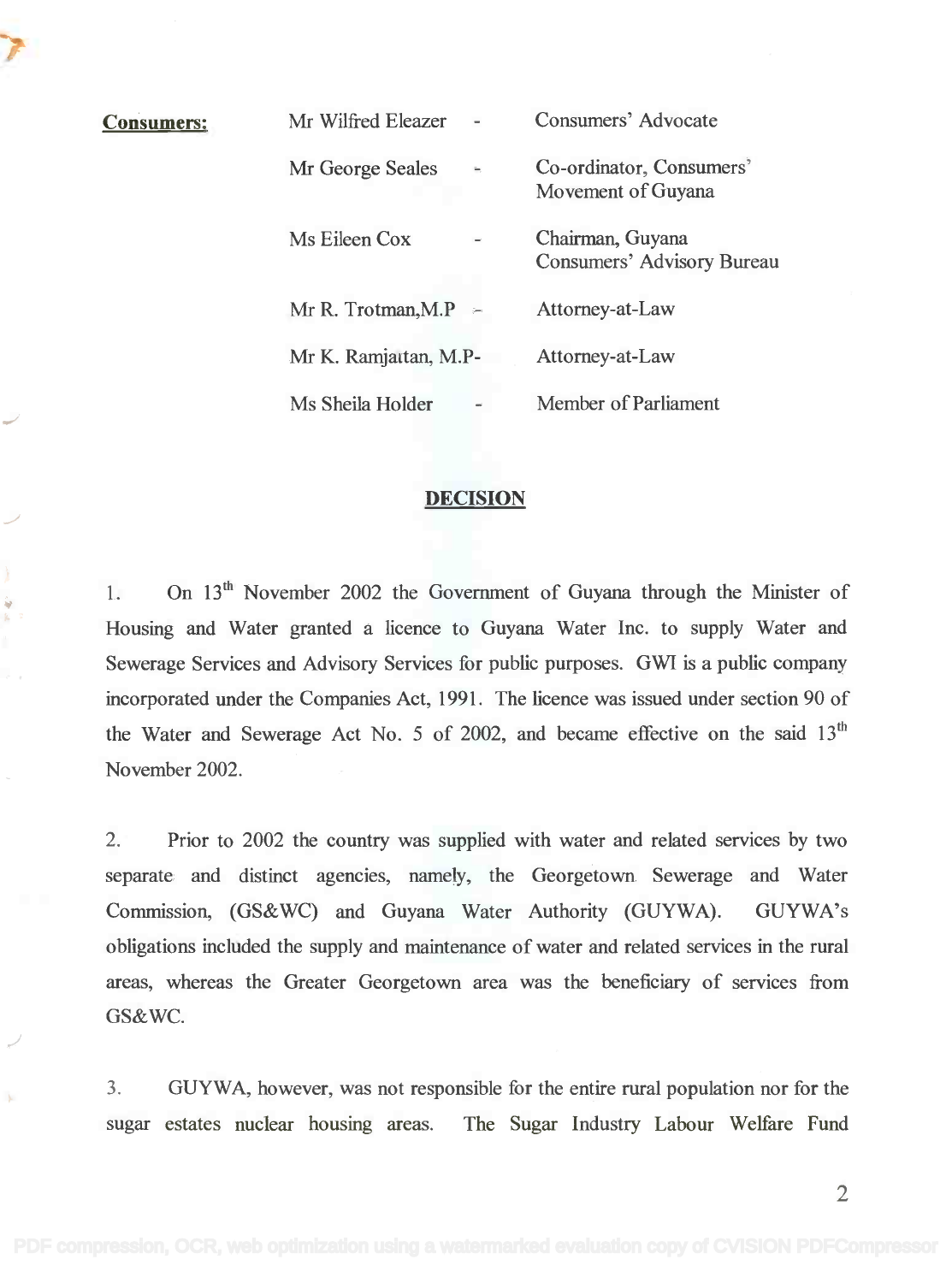Committee was the agency charged with the responsibility for the supply and Committee was the agency charged with the responsibility for the supply and maintenance of water and it facilities. maintenance of water and it facilities.

4. The Water and Sewerage Act No. 5 of 2002 came into operation on the  $30<sup>th</sup>$  May, 2002 and the licence granted to it specifies that it shall supply water, sewerage services 2002 and the licence granted to it specifies that it shall supply water, sewerage services and advisory services for public purposes in the authorised area. Authorised area shall and advisory services for public purposes in the **authorised** area. Authorised area shall consist of the Co-operative Republic of Guyana including its territorial waters and lands consist of the Co-operative Republic of Guyana including its territorial waters and lands and structures lying thereon, but shall not include the areas or communities set out hereunder until such time as the assets with these areas or communities are transferred to hereunder until such time as the assets with these areas or communities are transferred to GWI by Order of the Minister. The areas are: GWl by Order of the Minister. The areas are:

- a) Ocean View, West Coast, Demerara. a) Ocean View, West Coast, Demerara.
- b) Zeeburg , West Coast, Demerara. b) Zeeburg, West Coast, Demerara.
- c) Kwakwani, Berbice River. c) Kwakwani, Berbice River.

ś,

Ñ

5. Ocean View and Zeeburg are supplied by systems operated by the Sugar Industry 5. Ocean View and Zeeburg are supplied by systems operated by the Sugar Industry Labour Welfare Fund Committee, and Kwakwani operated by the Mining Company. Labour Welfare Fund Committee, and Kwakwani operated by the Mining Company.

6. In effect GS&WC and GUYWA are now merged as GWI.

7. Among the functions of our Public Utilities Commission is to oversee the issues 7. Among the functions of our Public Utilities Commission is to oversee the issues of price and quality of service of a public utility, and in terms of the licence granted to of price and quality of service of a public utility, and in terms of the licence granted to GWI by the Government we are charged with regulating the operations of GWI in the public interest. By virtue of Order No. 26 of 2003 (Water and Sewerage Rates and public interest. By virtue of Order No. 26 of 2003 (Water and Sewerage Rates and Service Quality), the Commission has assumed responsibility for monitoring, regulating Service Quality), the Commission has assumed responsibility for monitoring, regulating and enforcing service quality and dealing with consumer complaints, and the fixing of and enforcing service quality and dealing with consumer complaints, and the fixing of rates to be charged from time to time. We must, of course, be guided by the PUC Act, and the provisions of the licence granted to the utility. and the provisions of the licence granted to the utility.

8. The rates to be charged shall not show undue preference for, or unduly 8. The rates to be charged shall not show undue preference for, or unduly discriminate against, any consumer or class of consumers similarly situated, provided that discriminate against, any consumer or class of consumers similarly situated, provided that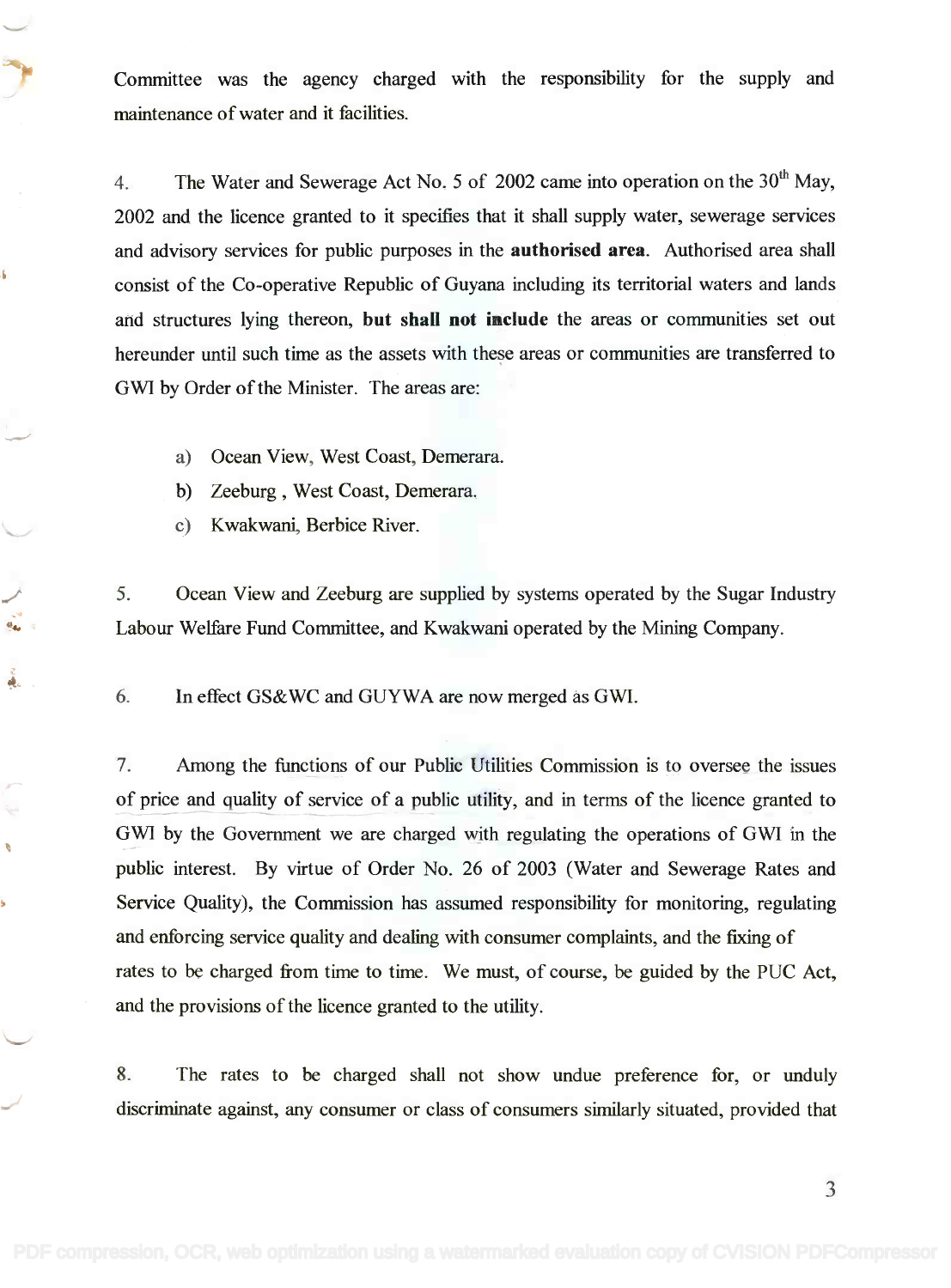different rates may be prescribed for different classes of consumers, by reference to the different rates may be prescribed for different classes of consumers, by reference to the different areas of supply or different parts of such areas or to any other relevant different areas of supply or different parts of such areas or to any other relevant circumstance. Different classes of consumers may be those who are metered and those circumstance. Different classes of consumers may be those who are metered and those who are not. who are not.

9. Schedule 1 of the licence requires that GWI tariffs should be so determined as to 9. Schedule I of the licence requires that GWI tariffs should be so determined as to allow GWI to recover 100% of its operation and maintenance costs as well as its allow GWI to recover 100% of its operation and maintenance costs as well as its depreciation expenses. The total revenue requirements should therefore be relatively easy to calculate if it is assumed that the projected expenditures reflect efficient management and realistic values for revenue collection. But more of this as we go **management and realistic values for revenue collection.** But more of this as we go along. along.

10. The current tariff table has in excess of twenty different rate schedules, none of 10. The current tariff table has in excess of twenty different rate schedules, none of which has apparently been developed with the objective of making consumer prices which has apparently been developed with the objective of making consumer prices reflect the costs of supply. As pointed out earlier GWI was established by an reflect the costs of supply. As pointed out earlier GWI was established by an amalgamation of GUYWA and GS&WC, but the rates continue to be the same as were amalgamation of GUYWA and GS&WC, but the rates continue to be the same as were paid to the former suppliers. Retention of both schedules appears to us to be illogical since the vast majority of the consumers live in the coastal areas and the supply  $\frac{1}{\ell_{\text{obs}}}$ conditions are therefore similar throughout. What is urgently needed is the development  $\sqrt{2}$ of a rational tariff schedule. of a rational tariff schedule.

11. In fixing the tariffs to be charged by GWI to consumers for the supply of water 11. In fixing the tariffs to be charged by GWI to consumers for the supply of water we must determine same in accordance with the mechanisms, formulae, principles and we must determine same in accordance with the mechanisms, formulae, principles and procedure set out in Schedule 1 of the licence. We must take into account the following procedure set out in Schedule I of the licence. We must take into account the following objectives: objectives:

- By the last month of 2003 GWI shall have recovered at least 100% of its By the last month of 2003 GWI shall have recovered at least 100% of its operation and maintenance costs. operation and maintenance costs.
- By the last month of 2004 it should have recovered 100% of its operation, By the last month of 2004 it should have recovered 100% of its operation, maintenance and depreciation costs through tariffs. maintenance and depreciation costs through tariffs.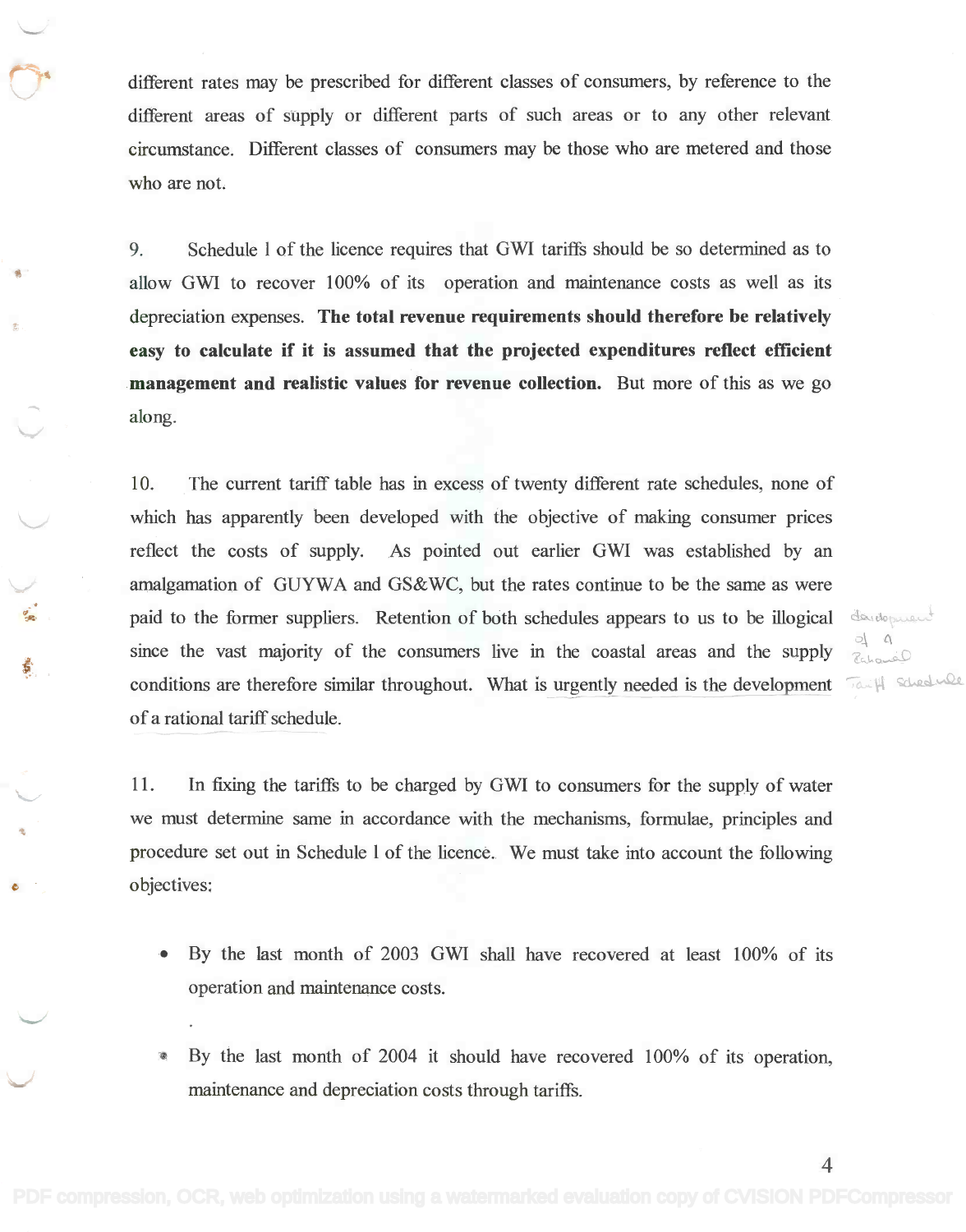12. Under the licence the Government of Guyana undertook to transfer to GWI for  $\gamma$ the year 2002, no more than G\$400 million; for the year 2003 no more thanG\$250 million and for the year 2004 no more than G\$100 million. million and for the year 2004 no more than G\$100 million and for the year 2004 no more than G\$1 00 million.

 $\overline{r}$ 

13. The licence also provides certain service standards but they are not in any way to limit the scope of GWI's obligations. By the licence GWI is required to achieve the following:- following:-

- Coverage It is required to provide 90% of the costal population with safe **• Coverage -** It is required to provide 90% of the costal population with safe water whether through a connection to the network, standpipes, licensed borehole water whether through a connection to the network, standpipes, licensed borehole or other means, by no later than 5 years from 2002; and by that same period of or other means, by no later than 5 years from 2002; and by that same period of time it shall ensure that safe water is available to or supplied to 80% of all time it shall ensure that safe water is available to or supplied to 80% of all settlements in the Hinterland, through sustainable and cost effective locally settlements in the Hinterland, through sustainable and cost effective locally appropriate means as developed by GWI. appropriate means as developed by GWI.
- By no later than four years from the effective date (2002) GWI is required to By no later than four years from the effective date (2002) GWI is required to provide 24 hour continued service of pressurized water supply at a minimum of provide 24 hour continued service of pressurized water supply at a minimum of five meters of consumers' premises to the coastal population including five meters of consumers' premises to the coastal population including Georgetown. Georgetown.

14. Other standards and customer services are therein set out. It will be the Commission's obligation to monitor and seek to confirm these standards and services. Commission's obligation to monitor and seek to confirm these standards and services. For instance, Water Quality Standards has been defined; and safe water is defined as For instance, Water Quality Standards has been defined; and safe water is defined as water produced and distributed by GWI that will meet World Health Organisation water produced and distributed by GWI that will meet World Health Organisation standards, with the following permitted relaxations in such standards, namely: Coastal standards, with the following permitted relaxations in such standards, namely: **Coastal Population including Georgetown** - Iron Content (Fe) relaxed to a maximum of 0.5 mg/L. mg/L.

#### Hinterland Population: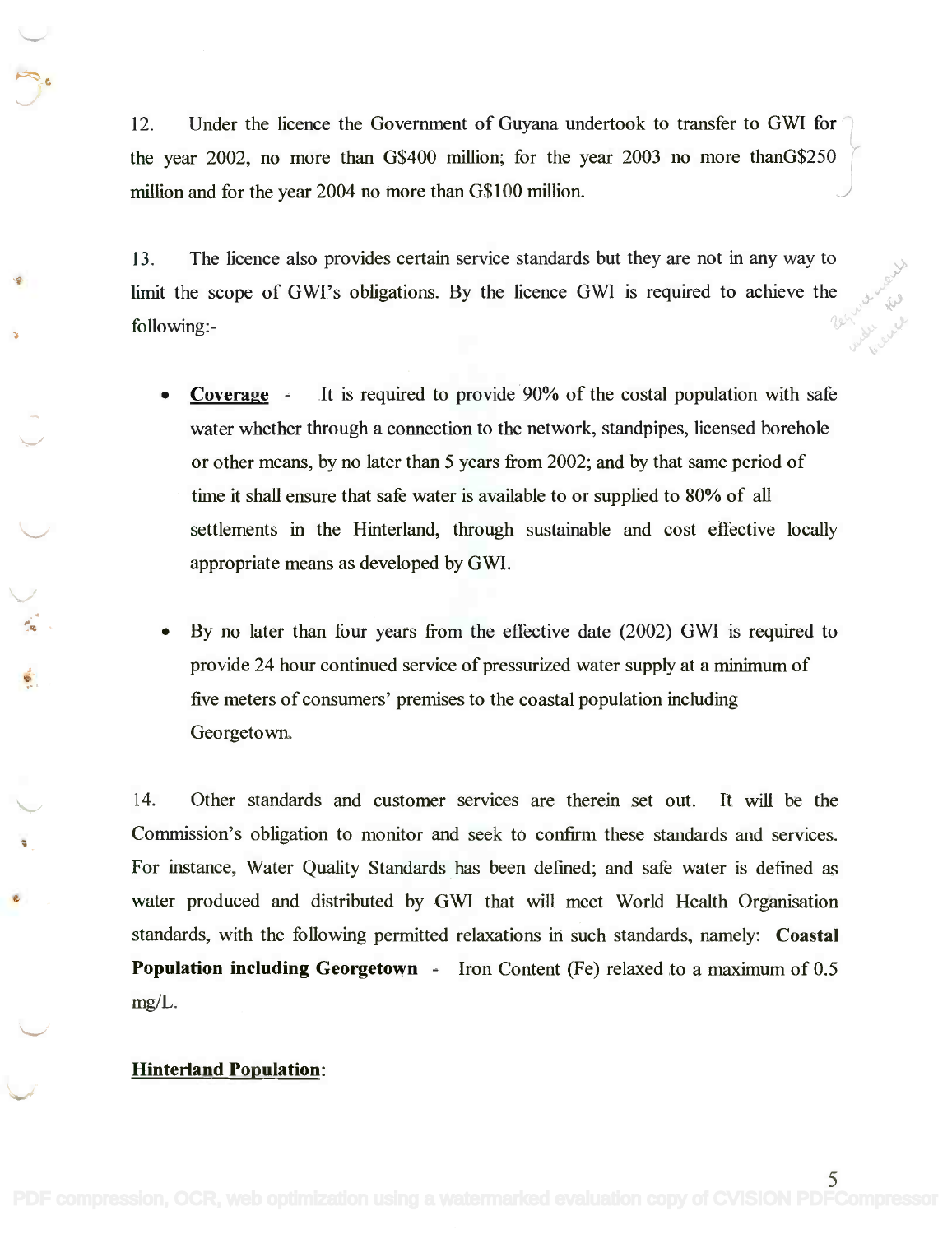- Iron content (Fe) relaxed to a maximum of 1.0 mg/l.
- PH relaxed to range between minimum/maximum limits of 5.5 and 8.5. PH relaxed to range between minimum/maximum limits of 5.5 and 8.5.
- Turbidity relaxed to a maximum of 5 NTU's. Turbidity relaxed to a maximum of5 NTU's.
- Colour relaxed to a maximum of 75 TCU.
- 15. The Water Quality Standards will be reviewed no later than 31 December 2007. 15. The Water Quality Standards will be reviewed no later than 31 December 2007.
- 16. The Standards must be filed with the Commission.
- 17. The Government has agreed that GWI's tariffs will be as follows:-
	- Tariffs of the former GS&WC customers shall be increased to accommodate the increases in energy costs as well as other operational cost elements.
	- Tariffs of the former GI TYWA customers shall be increased to accommodate the increases in energy costs as well as other operational cost elements. Tariff increases will shift toward marginal cost based pricing; increases will shift toward marginal cost based pricing;

and those are the prices in effect at the present time.

18. GWI has applied for an increase of 10% across the board with effect from 1<sup>st</sup> July 2005. This application was filed in June 2005. 2005. This application was filed in June 2005.

19. At the public hearing of the application Chairman of the Board of GWI explained 19. At the public hearing of the application Chairman of the Board ofGWI explained that at the inauguration of the company GWI, the GUYWA consumers in the rural areas that at the inauguration of the company GWI, the GUYWA consumers in the rural areas enjoyed a lower rate than those under the GS&WC umbrella. This was as a result of the enjoyed a lower rate than those under the GS& WC umbrella. This was as a result of the different levels of services provided to the two categories of consumers. GWI found the different levels of services provided to the two categories of consumers. GWI found the system rather complex but is in the process of restructuring it to make it simple and easy system rather complex but is in the process of restructuring it to make it simple and easy to apply. to apply.

 $6<sup>1</sup>$ 

/

,,' ~v *C::*  $\sigma$  0  $\circ$ ,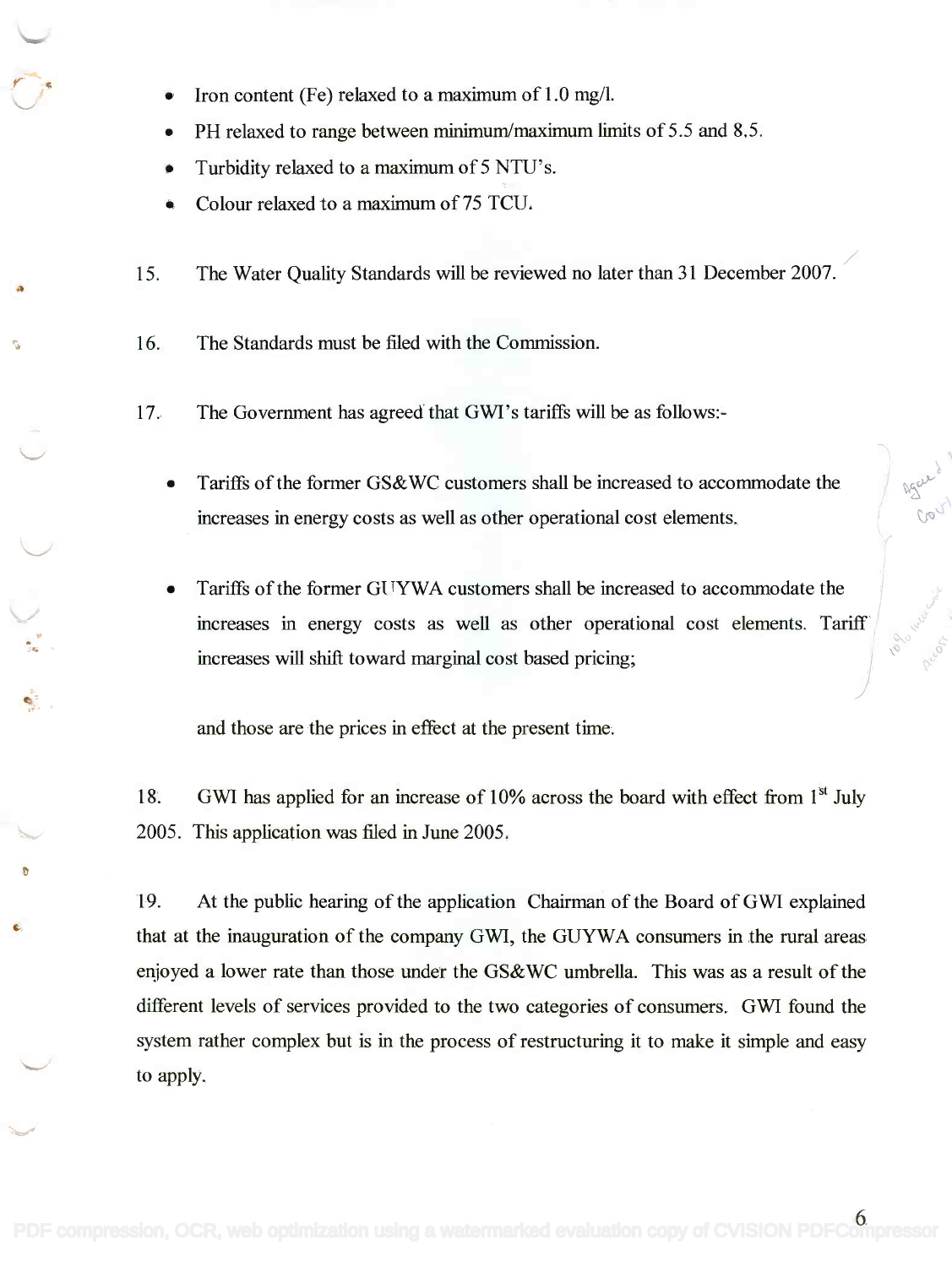20. He further explained that the company's operational costs are shared by revenues 20. He further explained that the company's operational costs are shared by revenues collected and subventions from the Government. And that capital expenditure is funded by the Government through donor agencies. The increase sought by GWI is intended to allow the company to better meet its operational expenses. allow the company to better meet its operational expenses.

21. The Managing Director, claimed that the operating cost of GWI increased by  $5\%$ per annum for the past two years and the 10% being sought is necessary to keep the per annum for the past two years and the 10% being sought is necessary to keep the company viable since operating expenses exceeded the revenue collected. An area of grave concern is the expenditure associated with electricity which accounts for about 64% of its operational costs. 64% of its operational costs.

22. Our Financial Analyst pointed out that from the figures submitted by GWI its 22. Our Financial Analyst pointed out that from the figures submitted by GWI its projected revenue for 2005 is \$2.286B with overall expenses projected at \$2.480B, a projected revenue for 2005 is \$2.286B with overall expenses projected at \$2.480B, a variance of almost \$200.M. With a cash flow projected at \$1.829B together with 80% or \$400M collection ratio from defaulting customers the utility would still suffer a cash \$400M collection ratio from defaulting customers the utility would still suffer a cash shortfall of \$257M to cover operating and maintenance costs. shortfall of \$257M to cover operating and maintenance costs.

23. He reasoned that the actual collection ratio will be nearer 48% and the cash would 23. He reasoned that the actual collection ratio will be nearer 48% and the cash would be \$100M or less. The Finance Director of GWI explained that GWI has no other alternative at the moment but to continue to apply to Government for subvention. alternative at the moment but to continue to apply to Government for subvention.

٠

24. Many issues were discussed concerning the quality standard of the water supplied 24. Many issues were discussed concerning the quality standard of the water supplied and service quality in terms of the requirements of the licence. GWI acknowledged the and service quality in terms of the requirements of the licence. GWI acknowledged the need to meet its licence requirements concerning bacteriological standards, and hopes for need to meet its licence requirements concerning bacteriological standards, and hopes for some relaxation of the standards. The water from boreholes is bacteriologically some relaxation of the standards. The water from boreholes is bacteriologically robust, but its main function is on extractions from surface sources because of the threat of chemical contamination from mining activities etc. The cost and short supply of chlorine impede the maintenance of chlorine residual in the distribution mains. chlorine impede the maintenance of chlorine residual in the distribution mains.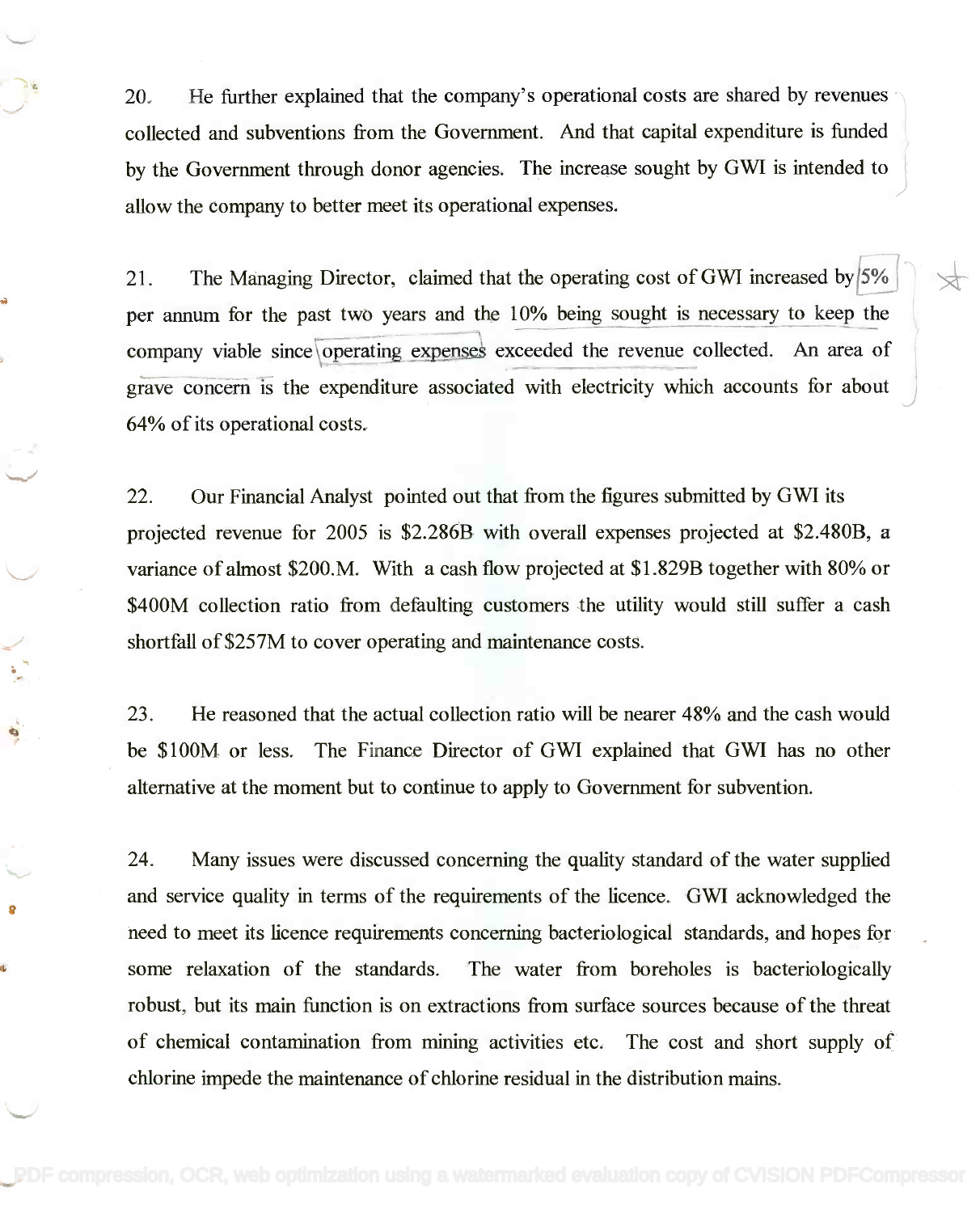25. GWI is also undertaking exercises to combat the infiltration problem by fixing 25. GWI is also undertaking exercises to combat the infiltration problem by fixing leaks in the distribution system. leaks in the distribution system.

26. On the question of non revenue water, GWI explained that they first inspect, 26. On the question of non revenue water, GWI explained that they first inspect, identify and document the sources and they then do repairs. For the first six months of identify and document the sources and they then do repairs. For the first six months of the year they did 8000 inspections and about 2000 leaks were detected. Repairs were the year they did 8000 inspections and about 2000 leaks were detected. Repairs were done to some but many are outstanding. There is a leakage prevention programme done to some but many are outstanding. There is a leakage prevention programme ongoing in Georgetown, the Essequibo Coast and other parts of Region 2, but because of financial restraints other areas are yet to be covered. The utility is in the process of implementing Systems Metering and have them placed at distributing zones to help guage implementing Systems Metering and have them placed at distributing zones to help guage leaks. leaks.

27. There was a plan to install 13000 meters in the La Bonne Intention metering 27. There was a plan to install 13000 meters in the La Bonne Intention metering project but only 3000 installed so far. The recent flooding and contracting hiccups project but only 3000 installed so far. The recent flooding and contracting hiccups contributed to the delay. contributed to the delay.

28. Questioned about meters funded by the DFID – (15000), and 48000 from the World Bank, the Managing Director explained that they have received 7500 so far and World Bank, the Managing Director explained that they have received 7500 so far and the 48000 will go towards the unmetered consumers. the 48000 will go towards the unmetered consumers.

29. It was pointed out that unmetered consumers pay on the average \$25.00 per day 29. It was pointed out that unmetered consumers pay on the average \$25.00 per day for water, whereas the metered ones pay about three times that amount. It was further for water, whereas the metered ones pay about three times that amount. It was further disclosed that on a comparison with other countries, our rates work out to a little less than disclosed that on a comparison with other countries, our rates work out to a little less than US\$0.20; as against Fiji US\$0.15; Trinidad and Tobago US\$0.50; Singapore US\$0.25; St US\$0.20; as against Fiji US\$0.15; Trinidad and Tobago US\$0.50; Singapore US\$0.25; St Lucia US\$0.85 and Dominica US\$1.00. Lucia US\$0.85 and Dominica US\$1.00.

30. Consumers representatives feel that the 10% increase was too steep and suggested 30. Consumers representatives feel that the 10% increase was too steep and suggested 2%. One view, forcibly advanced, was that with the substantial amount not collected, 2%. One view, forcibly advanced, was that with the substantial amount not collected, and the very generous leave conditions for management staff GWI should not be granted and the very generous leave conditions for management staff GWI should not be granted any increase. any increase.

 $\Omega$ 

,/

 $v^{\prime}$ *,r.l ~~)*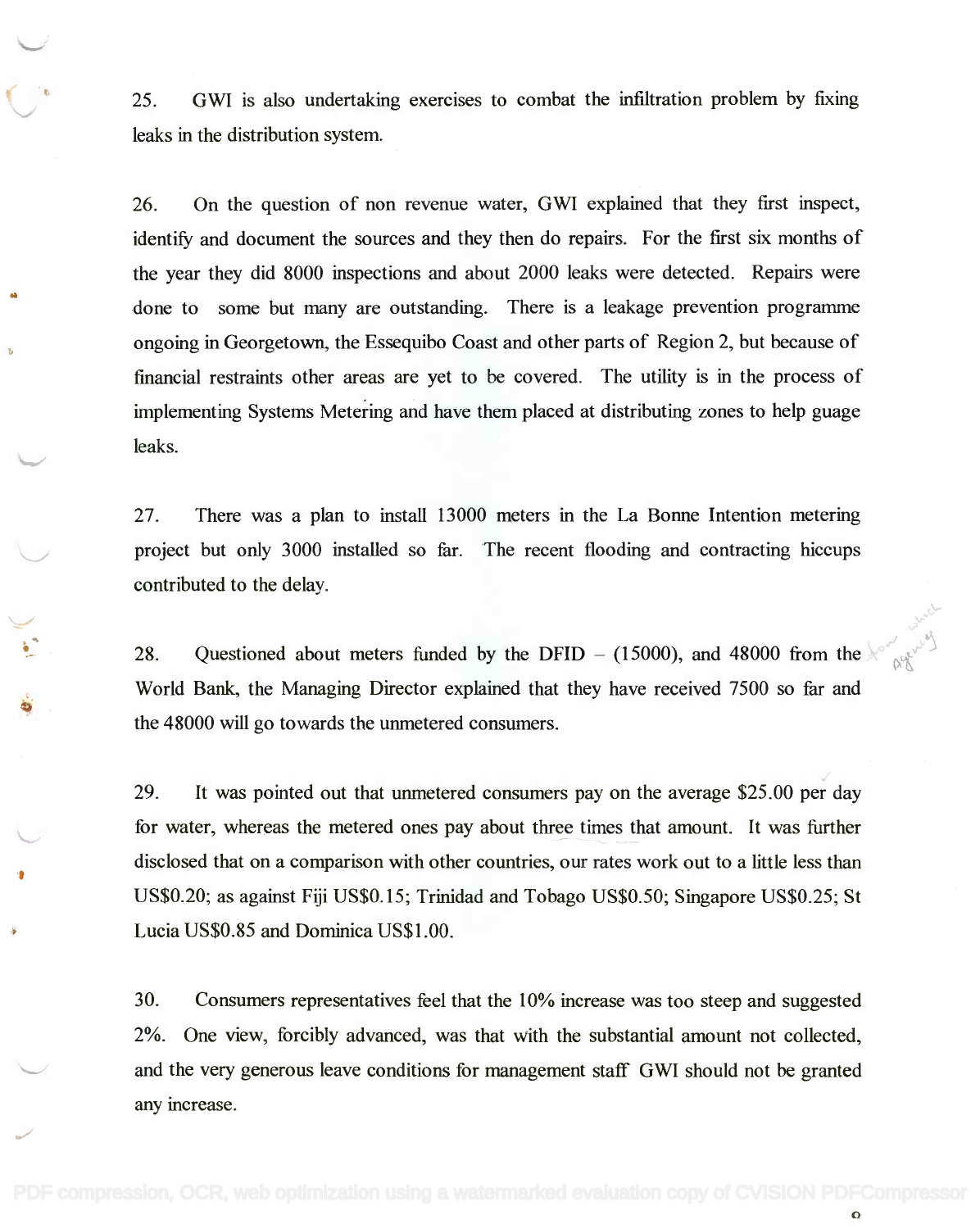31. In recent years many countries have taken up the task of reforming utilities 31. In recent years many countries have taken up the task of reforming utilities services which were inefficient and lagging in their response to improved technologies services which were inefficient and lagging in their response to improved technologies and expanding demand. The primary objective is to get the companies to improve the and expanding demand. The primary objective is to get the companies to improve the performance in a sustained manner over an extended period of time. The effort is among performance in a sustained manner over an extended period of time. The effort is among others to reduce the cost and at the same time to upgrade and improve customer service. others to reduce the cost and at the same time to upgrade and improve customer service. These must have been the considerations which impelled the authorities to create one unit These must have been the considerations which impelled the authorities to create one unit for the supply of the water and sewerage service throughout the country. for the supply of the water and sewerage service throughout the country.

32. Incentives in the form of price increases are granted as a means to provide inducements to achieve standards and ultimately to reduce cost of production. This will inducements to achieve standards and ultimately to reduce cost of production. This will of course result in more profitability for the utility, and at the same time provide of course result in more profitability for the utility, and at the same time provide improved customer service. improved customer service.

33. We have taken into account the state of the sector when Severn Trent was 33. We have taken into account the state of the sector when Severn Trent was recruited by the Government of Guyana to provide management service. The revenue, at present generated from operations, appears inadequate to undertake and fulfil all the present generated from operations, appears inadequate to undertake and fulfil all the obligations demanded by the contract into which they have entered. obligations demanded by the contract into which they have entered.

 $\blacksquare$ 

34. The percentage of non revenue water is alarming and much effort must be put in 34. The percentage of non revenue water is alarming and much effort must be put in place to arrest the slide. One of the causes appears to be the non-metering of a substantial place to arrest the slide. One of the causes appears to be the non-metering of a substantial percentage of the consumers. As was pointed out the claim is that the unmetered percentage of the consumers. As was pointed out the claim is that the unmetered consumers pay only about a third of what metered consumers pay. When consumers do consumers pay only about a third of what metered consumers pay. When consumers do not have to be careful and prudent in the use of water because there is a fixed charge the not have to be careful and prudent in the use of water because there is a fixed charge the tendency will generally be to be carefree of the use and no attempt will be made to tendency will generally be to be carefree of the use and no attempt will be made to conserve.

35. We propose to grant increases. But we do not expect the utility to only collect the 35. We propose to grant increases. But we do not expect the utility to only collect the increased revenue but it must make great effort to reduce the loss and cut back on the increased revenue but it must make great effort to reduce the loss and cut back on the non-revenue water. non-revenue water.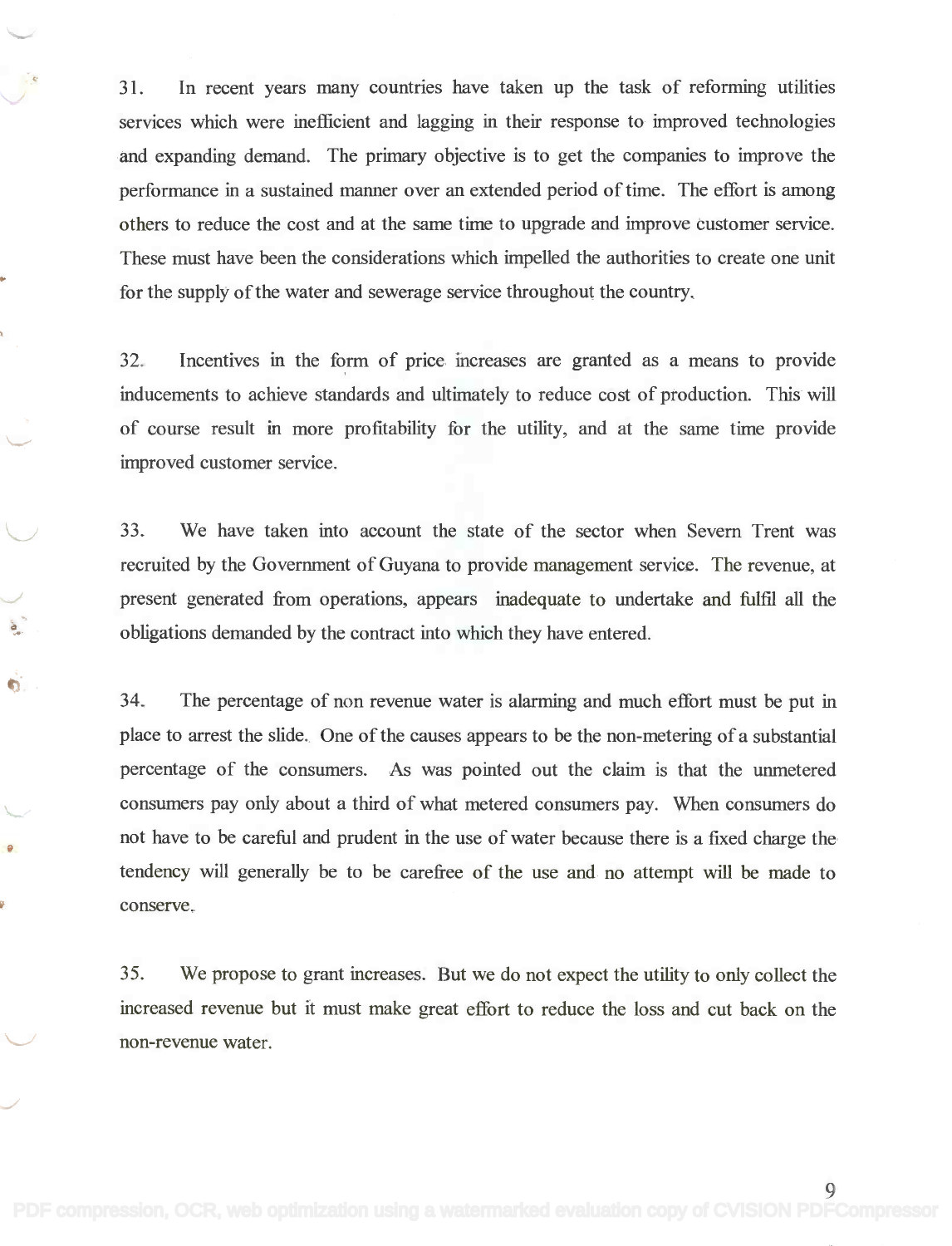36. We will of course monitor the service in relation to the standards set in the licence 36. We will of course monitor the service in relation to the standards set in the licence and seek to ensure that the utility is delivering on its commitments. and seek to ensure that the utility is delivering on its commitments.

37. The Commission considered all that was said at the hearing, and studied all the 37. The Commission considered all that was said at the hearing, and studied all the documents and returns filed and has paid due regard to consumers interests and the documents and returns filed and has paid due regard to consumers interests and the integrity of the utility. integrity of the utility.

38. There seem to be no doubt that GWI is in dire need of finances to effectively 38. There seem to be no doubt that GWI is in dire need of finances to effectively discharge its duties and fulfil its obligations set out in the licence. It has apparently not achieved its financial target by the end of 2004 - it has not recovered 100% of its operation and depreciation costs through tariff as required by the licence. operation and depreciation costs through tariff as required by the licence. *J*

39. We made reference to the shortfall earlier as set out by the Financial Analyst. It 39. We made reference to the shortfall earlier as set out by the Financial Analyst. It appears to us that for GWI to be in a better financial position there must be: appears to us that for GWI to be in a better financial position there must be:

- (a) a strategy that will allow it to cushion or reduce the effects (a) a strategy that will allow it to cushion or reduce the effects of energy costs on its operation; of energy costs on its operation;
- (b) a restructuring of the tariff levels;

 $\mathbb{R}^3$ - ف

 $\mathbf{S}$ 

k.

(c) the acceleration of its metering programme; concentrating

also on large users of water, e.g. car-wash bays, etc.

- (d) a strategy to combat waste and leakage;
- (e) a strategy for the purchase and storage of chemicals;
- (f) a new billing system;
- (g) innovative mechanism for the collection of all outstanding moneys due;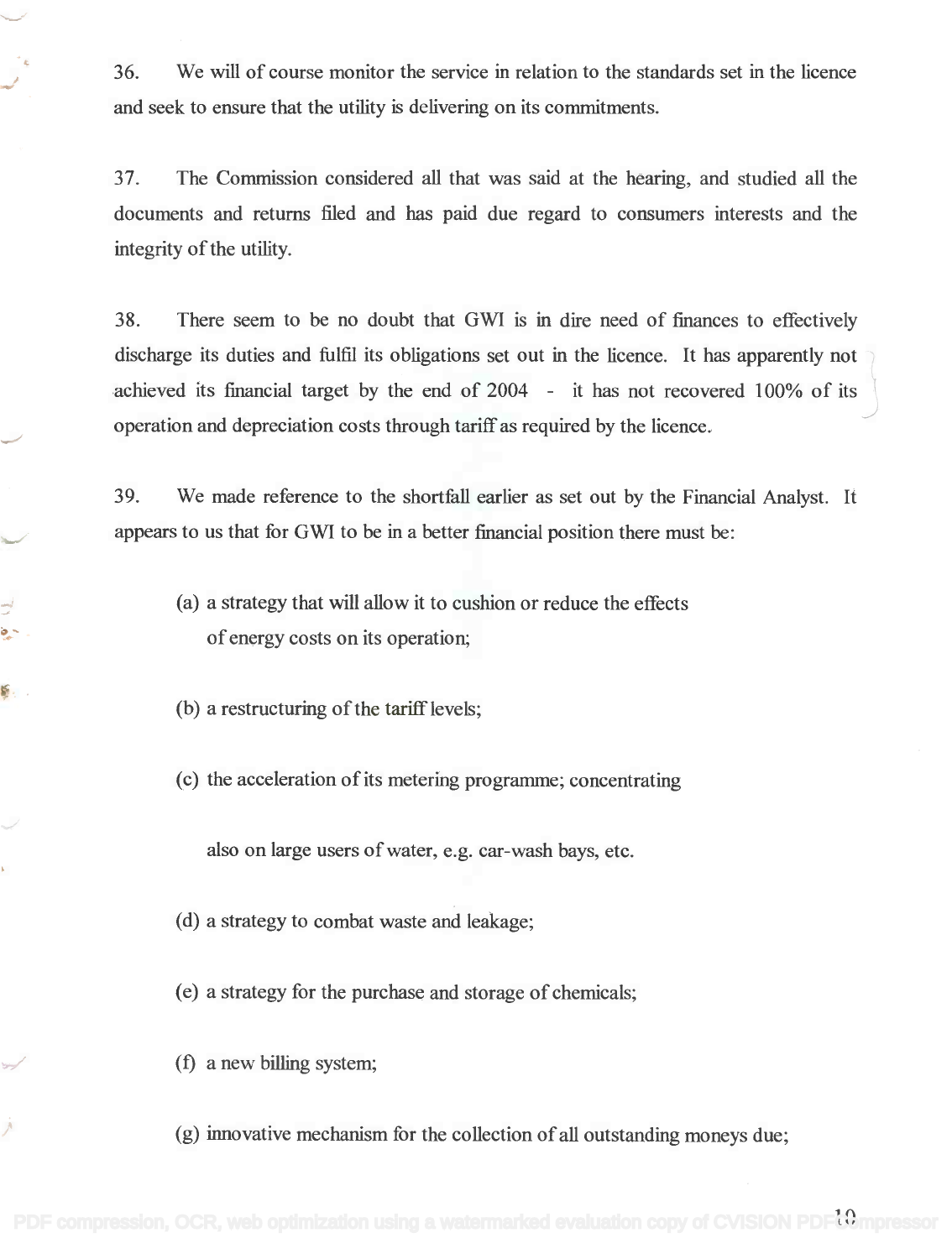(h) a strategy to advance purification and production of water in parallel.

40. We find that the operations of the company are very inefficient, and there appears 40. We find that the operations of the company are very inefficient, and there appears not to be a too harmonious relationship between the Board of Directors and the not to be a too harmonious relationship between the Board of Directors and the Management of GWI, and this, of necessity, has lead to a debilitating effect on the Management of GWI, and this, of necessity, has lead to a debilitating effect on the operation and management of the company. operation and management of the company.

41. We recommend an active public relations programme to foster good customer  $\int \phi \phi$ relations to try to contain leaks and waste. Non revenue water accounts for 50% of production at the end of 2004, and it is hoped that this should be reduced to about 39% by the end of this year. the end of this year.

42. It appears that GWI is more concerned with the quantity of water produced and at 42. It appears that GWI is more concerned with the quantity of water produced and at present not much emphasis is placed on the quality of water released for public present not much emphasis is placed on the quality of water released for public consumption. The Managing Director has conceded that improved quality needs captial consumption. The Managing Director has conceded that improved quality needs captial investment and that is not on the cards at the moment. He offered that that quality might investment and that is not on the cards at the moment. He offered that that quality might improve as a consequence of the investments in treatment plants and not as a deliberate improve as a consequence ofthe investments in treatment plants and not as a deliberate act on the part of GWI. It was also pointed out boreholes are usually in excellent act on the part of GWI. It was also pointed out boreholes are usually in excellent condition but the problem lies with the distribution system during low pressure periods condition but the problem lies with the distribution system during low pressure periods when contamination could result from leakage and seepage. when contamination could result from leakage and seepage.

43. We recognise the cost of electricity generally and GWI's bills are about 64% of 43. We recognise the cost of electricity generally and GWI's bills are about 64% of revenue. GWI has outstanding balances for GPL and the Managing Director explained that GPL is not willing to discuss rates or tariff unless the amounts are paid off. We are that GPL is not willing to discuss rates or tariff unless the amounts are paid off. We are also concerned that GPL suffers loss of about 40% of its production but still collects rates also concerned that GPL suffers loss of about 40% of its production but still collects rates on the total amount of electricity generated. At the end of the day the consumer pays on the total amount of electricity generated. At the end of the day the consumer pays twice - directly to GPL for their losses and then through GWI who pays also for GPL losses and passes these on to the consumers. Against this background, GWI should losses and passes these on to the consumers. Against this background, GWI should actively pursue with Guyana Power and Light for some concessionary electricity rates to actively pursue with Guyana Power and Light for some concessionary electricity rates to

Â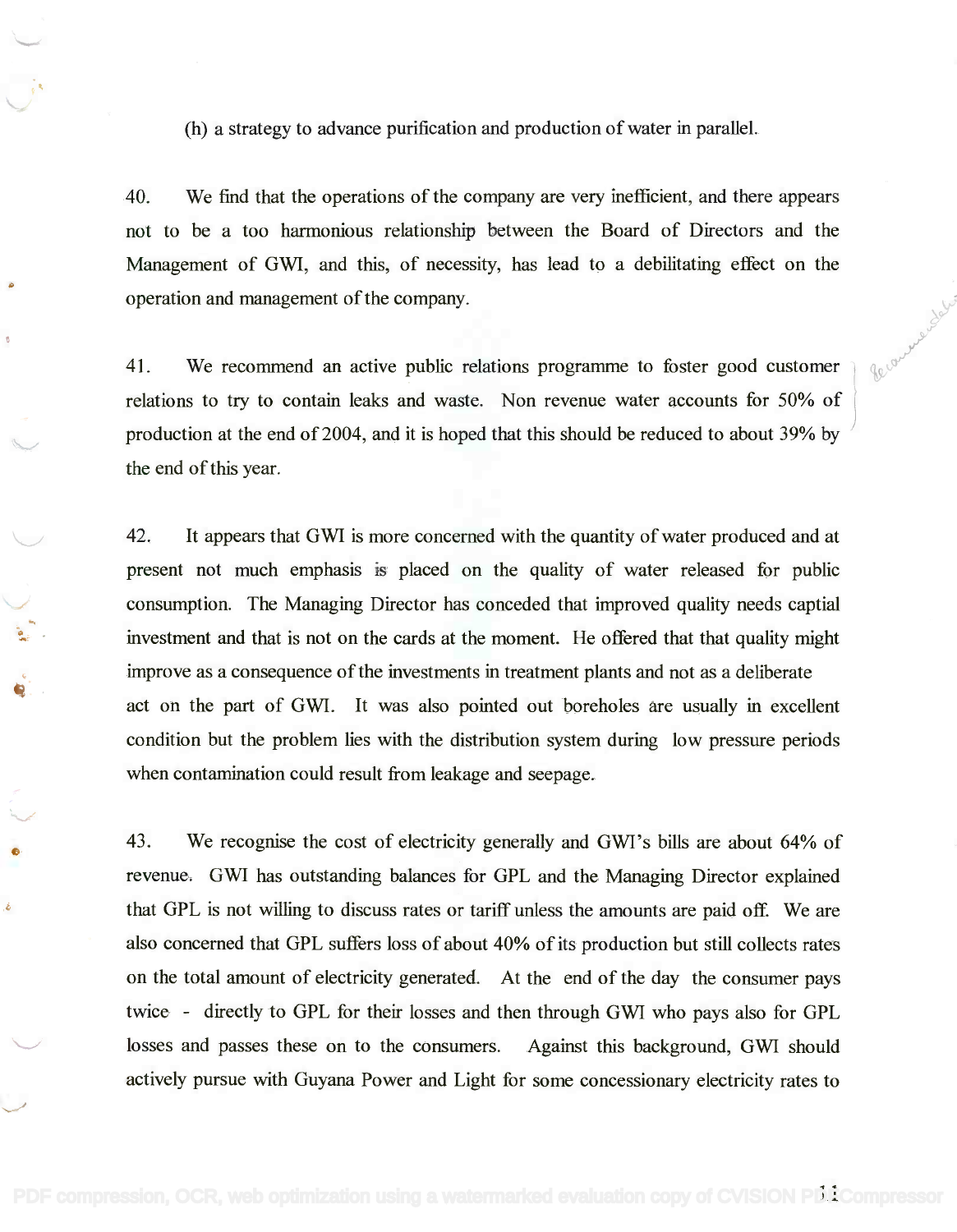apply in order to alleviate the burden on consumers. By the same token, GWI should apply in order to alleviate the burden on consumers. By the same token, GWI should offer GPL a fixed payment schedule to clear the outstanding balance owed to GPL. offer GPL a fixed payment schedule to clear the outstanding balance owed to GPL.

### ORDER

- Taking into account all that we have hitherto set out we grant an increase of 10% Taking into account all that we have hitherto set out we grant an increase of 10% on the rates at present in force for the unmetered consumers, and an increase of 5% on the rates at present in force for the metered consumers. 5% on the rates at present in force for the metered consumers.
- Attached hereto is the list setting out the new rates. The increases shall take effect for the supply of water and sewerage service with effect from  $1<sup>st</sup>$  July 2005.
- GWI is required to:-
	- 1. Reduce non-revenue water to 39.4% as stipulated in the licence. Reduce non-revenue water to 39.4% as stipulated in the licence.
	- 2. Ensure that there is, on average, a 12 hour flow of water to consumers. Ensure that there is, on average, a 12 hour flow of water to consumers.
	- 3. Submit to the Commission an aged analysis of the debts inherited from Submit to the Commission an aged analysis of the debts inherited from GS&WC and GUYWA and GWI's proposals for their collection or write GS&WC and GUYWA and GWI's proposals for their collection or write off. off
	- 4. Ensure compliance with the debt collection efficiency of 80.6% as set out Ensure compliance with the debt collection efficiency of 80.6% as set out in the licence. in the licence.
	- 5. Comply with licence standard of metering coverage of 52.7% of Comply with licence standard of metering coverage of 52.7% of  $\blacksquare$ consumers.  $\blacksquare$
	- 6. All unmetered customers to be billed yearly in advance. All unmetered customers to be billed yearly in advance.
	- 7. Metered customers to be billed quarterly in advance. Metered customers to be billed quarterly in advance. /
	- 8. A finstall the new billing and accounting systems.
	- 8. A finstall the new billing and accounting systems.<br>9. Restructure the tariff bands to allow for uniformity and a smaller number of bands. of bands.
	- 10. Comply with the standards set out in the licence in relation to water quality. quality.

12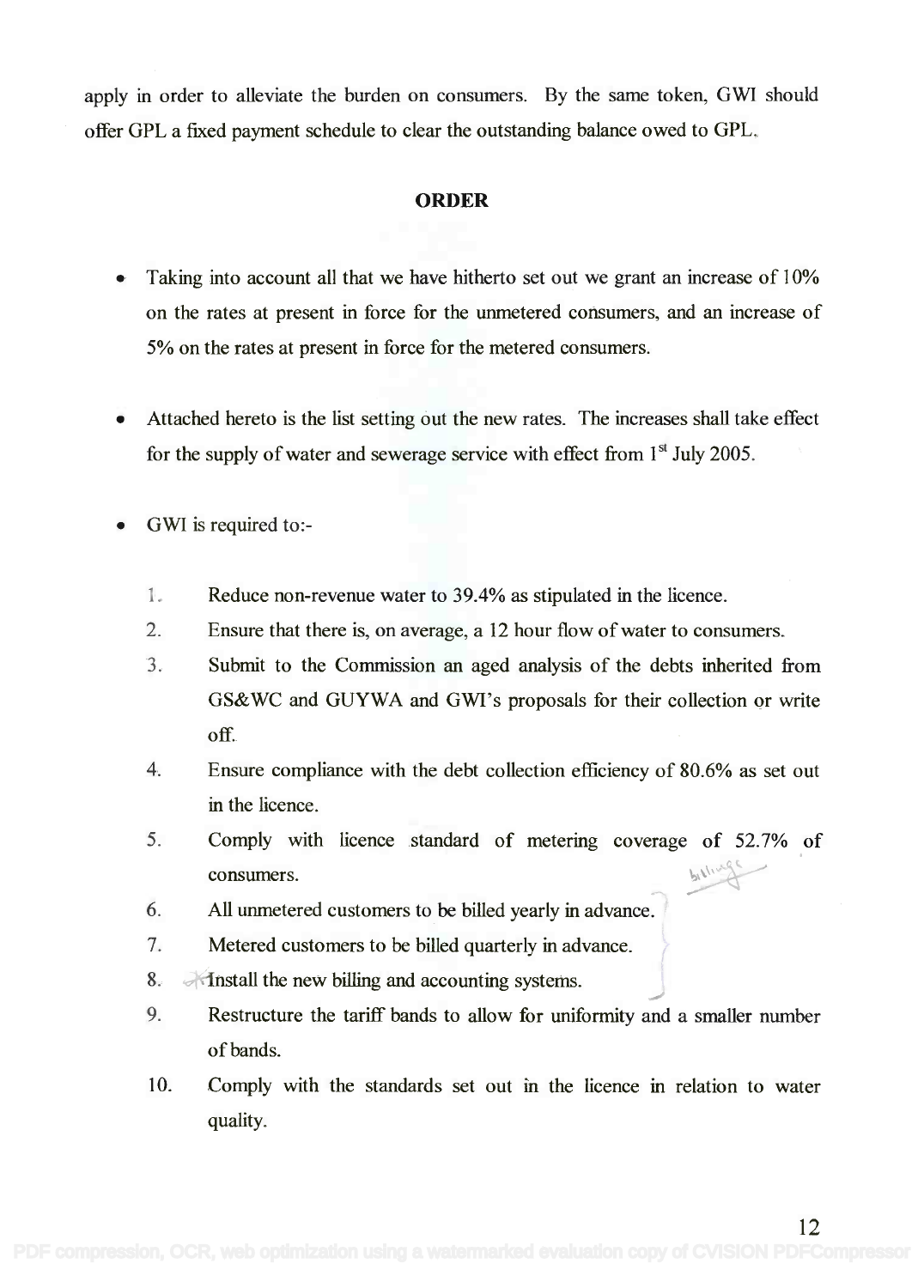- 11. If item at 10 cannot be met, submit to the Commission modifications of If item at 10 cannot be met, submit to the Commission modifications of the standards agreed with the Government and GWI's compliance with the standards agreed with the Government and GWI's compliance with those modified standards. those modified standards.
- 12. Submit to the Commission any agreement with the Government of Guyana Submit to the Commission any agreement with the Government of Guyana regarding subventions to be given to GWI. regarding subventions to be given to GWI.
- 13. Submit to the Commission a copy of the annual external standards audit. Submit to the Commission a copy of the annual external standards audit. 13.
- 14. Submit to the Commission, not later than 45 days after the end of each Submit to the Commission, not later than 45 days after the end of each month, GWI's monthly: month, GWI's monthly: 14.
	- i) Financial Statements. These should include the Profit Financial Statements. These should include the Profit and Loss Statement, the Balance Sheet and the Cashflow and Loss Statement, the Balance Sheet and the Cashflow Statement with explanatory notes. Statement with explanatory notes.
	- ii) Aged analysis of debtors. Aged analysis of debtors. ii)
	- iii) Analysis of use of electricity. Analysis of use of electricity. iii)
	- iv) Detailed water production statistics. Detailed water production statistics. iv)
	- v) Details of non-revenue water statistics. Details of non-revenue water statistics. v)
	- vi) Progress report on metering programme, and Progress report on metering programme, and vi)
	- vii) Water quality test results with explanatory notes. Water quality test results with explanatory notes. vii)
- 15. Publish in the daily national newspapers the approved rates for the 15. Publish in the daily national newspapers the approved rates for the information of consumers; and must post up copies of the rates at its information of consumers; and must post up copies of the rates at its several offices and branches in conspicuous locations throughout the several offices and branches in conspicuous locations throughout the country. country.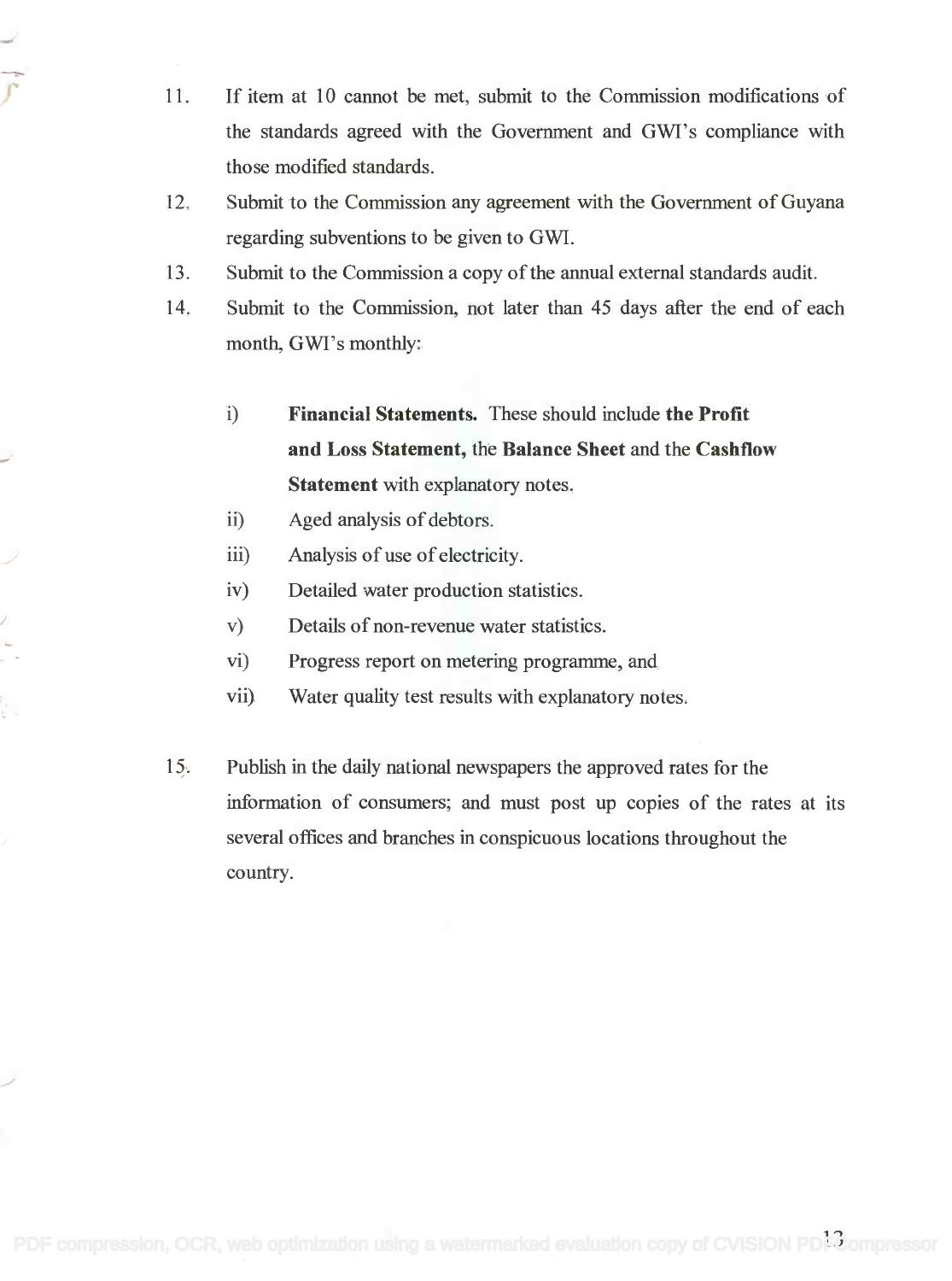Dated this  $12^{th}$  day of October, 2005.

lluune Prem Persaud C.C.H.

**Badrie Persaud** 

**John Caesar** 

aurice Solomon

RD  $ER$   $No. 3 of 2005$ ,

Commissioner

Chairman

Commissioner

Commissioner